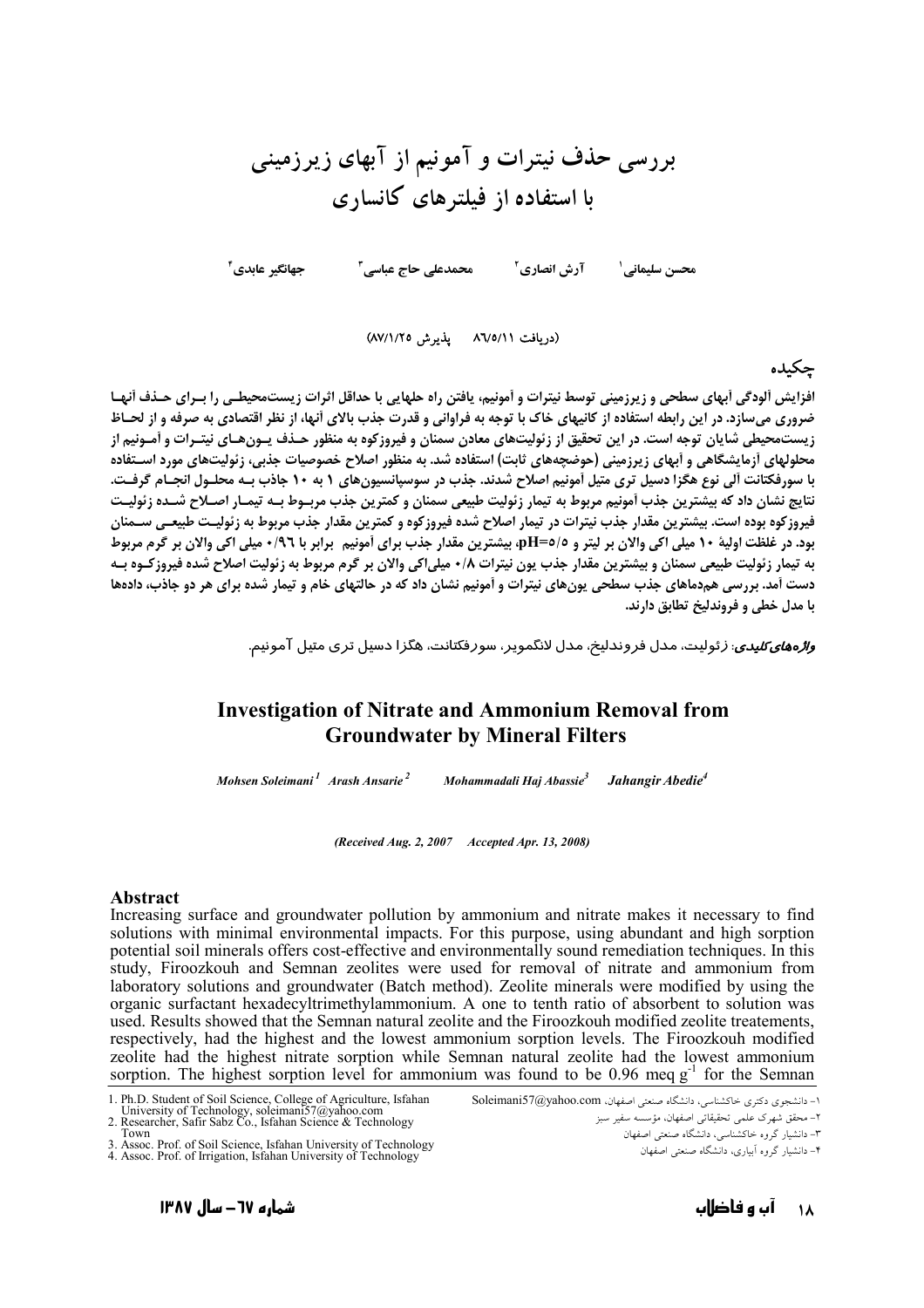natural zeolite treatment at a concentration of 10 meql<sup>-1</sup> and pH=5.5 while the highest sorption for nitrate was found to be 0.8 meq  $g<sup>-1</sup>$  for the Firoozkouh modified zeolite. Isotherms of nitrate and ammonium sorption levels by natural and modified zeolites showed to match with those of the linear and Fraundlich models.

Keywords: Zeolite, Fraundlich, Langmuir, Surfactant, Hexadecyltrimethylammonium (HDTMA).

فاضلابها يا پسابها، روش تبادل يوني ميباشد كه توسط رزين هاي آنیونی و یا کاتیونی انجام میگیرد. سنتز مصنوعی این گونه رزین ها و عملیات تصفیه مقدماتی بر روی آنها بـه منظـور افـزایش رانـدمان حذف، هزينهٔ فوق العاده بالايي را براي استفاده از ايـن مـواد دارد. بعلاوه کارخانههای تولید این رزینها، خود عامل آلوده کنندهٔ هوا به شـمار مـی رونـد. در همـین رابطـه مطالعـات زیـادی در دنیـا بـرای جایگزینی مواد ارزان تر از رزین هـا انجـام شـده اسـت کـه در برخـی موارد سودمند بوده است و می تواند با رزینها رقابت کند [۴]. یکی از این مواد، کانیهای زئولیت است. کانیهای زئولیت طبیعی در گروه کانیهای ثانویه قرار میگیرند. با توجه به فراوانی معادن این کـانی در ايران، قيمت بسيار پايين و بازدهي بالا در حـذف يـونهـايي ماننـد آمونیم و نیتـرات، اسـتفاده از ایـن کانیهـا در سـاخت فیلترهـایی بـه منظور تصفیه منابع آبی آلوده مفید به نظر میرسد.

سلیک و همکاران مقدار جذب و تبادل کاتیونی یـون آمـونیم را به وسیله کانیهای زئولیت از گروه کلینوپتیولایت و سپیولایت در روش ستونی مورد بررسی قـرار دادنـد [۴]. آنهـا نـشان دادنـد کـه "ظرفيــت تبــادل كــاتيوني `" در رس كلينويتيولايــت بــالاتر از سپیولایت می باشد. آزمایش هـا در آب مقطـر و آب معمـولی انجـام گرفت و در هـر دو حالـت رس كلينوپتيولايـت مقـدار زيـادي از یونهای آمونیم را جذب کرد. وانگ و همکاران میـزان جـذب یـون آمونیم از محلول ۱۰ میلیگرم در لیتر این یون را ۱/۲۱ میلـی مـول به ازای هر گرم رس از نوع موردنایت سدیمی گزارش کردند [۵].

نتايج تحقيقات رحماني و همكاران نشان دادكه ظرفيت تبادل کاتیونی زئولیت کلینوپتیولایت سمنان برابر با ۱۸/۳۸ میلهگرم آمونیم به ازای هر گرم از این رس است [۶]. همچنـین آنهـاگـزارش کردند که امکان بازیابی کانیهای اشباع از آمونیم برای استفاده مجـدد با استفاده از باكترى هاى نيتريفاير وجود دارد. نتايج حاصل از آزمایش های ظرفیت تبادل آمونیم بر روی کـانی زئولیـت بـا دانهبنديهاي مختلف ۶/۶۵ تا ۱۶ ميليگرم آمونيم به ازاي هر گـرم رس به دست آمده است[۷]. عمادي و همكاران ميزان جذب آمـونيم و اثر زمان را در جذب این یون توسط فیلترهای کانـساری بـاکـانی غالب زئولیت کلینوپتیولایت بررسی کردند. نتایج نشان داد پـس از ۲۴ ساعت تماس کانی با محلولهایی با غلظتهای ۲۰۱ و ۵ میلیگرم

۱ – مقدمه محدودیت منـابع آبـي و خطـر بحـران آب در كـشور از يـك سـو و افزایش آلودگی آبهای سطحی و زیرزمینی توسط یونهای نیترات و .<br>آمونیم و سایر آلایندههای حاصل از فاضلابهای صنعتی و شـهری از سوی دیگر، یافتن راه حلهـای قابـل قبـول زیـستمحیطـی را بـرای حذف این مواد از منابع آبی و نیز بازیافت آب ضروری می سازد. در چند دهه اخیر، مصرّف کودهـای نیتـروژن دار (حـاوی پـون۱عای آمونيم و نيترات) و رشد سريع صنعت بدون توجه به اثرات آنهـا بـر خصوصیات خاک و آب باعث افزایش آلودگی محیط زیست شده است. نیترات به عنوان عمدهترین شکل نیتروژن و به دلیل بار منفی، به راحتی توسط آب آبیاری یـا بارنـدگی از خـاک شـسته شـده و بـه آبهای زیرزمینی منتقل و باعث آلـودگی آنهـا مـی.شـود[۱]. از دیگـر پیامدهای زیانبار نیتـرات، ورود آن بـه منـابع آبهـای سـطحی ماننـد دریاها و دریاچهها میباشد. در اثر آلودگی محیطهای آبی به نیترات اختلالات اکولوژيکي ظهور پيدا مي کند که پيامـد آن حـذف زنـدگي آبزیان به دلیل کمبود اکسیژن است [۱. ۲ و ۳]. از آنجایی که مقـدار بالای نیترات و آمونیم در آبهای آشامیدنی و یاکشاورزی بـه طـور مستقیم وارد چرخه زندگی انسانی شـده و باعـث بـروز مـشکلات و بیماریهایی از جمله مت هموگلوبینیا می شود، لذا به کارگیری روشیها و تـدابيري بـراي حـذف ايـن مـواد از منـابع آب ضـروري بـه نظـر مے رسد.

روشهای فیزیکمی، شیمیایی و بیولوژیکی متداولی در حـذف یونهای آمونیم و نیترات و یاکاهش آنها در آبهای سطحی و زیرزمینی وجود دارد [۱]. اما بـه دلیـل هزینـه سـنگین و یـاکـارایی محدود، در سالهای اخیر استفاده از روشهای تصفیه طبیعی و کــاربرد جاذبهای ارزان قیمت مورد مطالعه و بررسی قرار گرفتـه اسـت. ایـن گونه روشهای طبیعی که تا حـد امکـان نیـاز بـه اسـتفاده از ابزارهـا و دستگاههای پیچیده و هزینه احداث سیستمهای تصفیهای راکاهش مي دهند، مي توانند مقرون به صرفه و مؤثر باشند. اولين بـار اسـتفاده از سیستمهای طبیعی در تصفیه در دهـه ۱۹۵۰ مـیلادی در کـشور آلمان غربی ارائه شـد کـه بعـدها در کـشورهای مختلـف ادامـه پــدا کر د[۱].

یکی از راههای کاهش و یا حذف میزان آلودگی منابع آبی آلـودهٔ

 $1$  Cation Exchange Capacity, CEC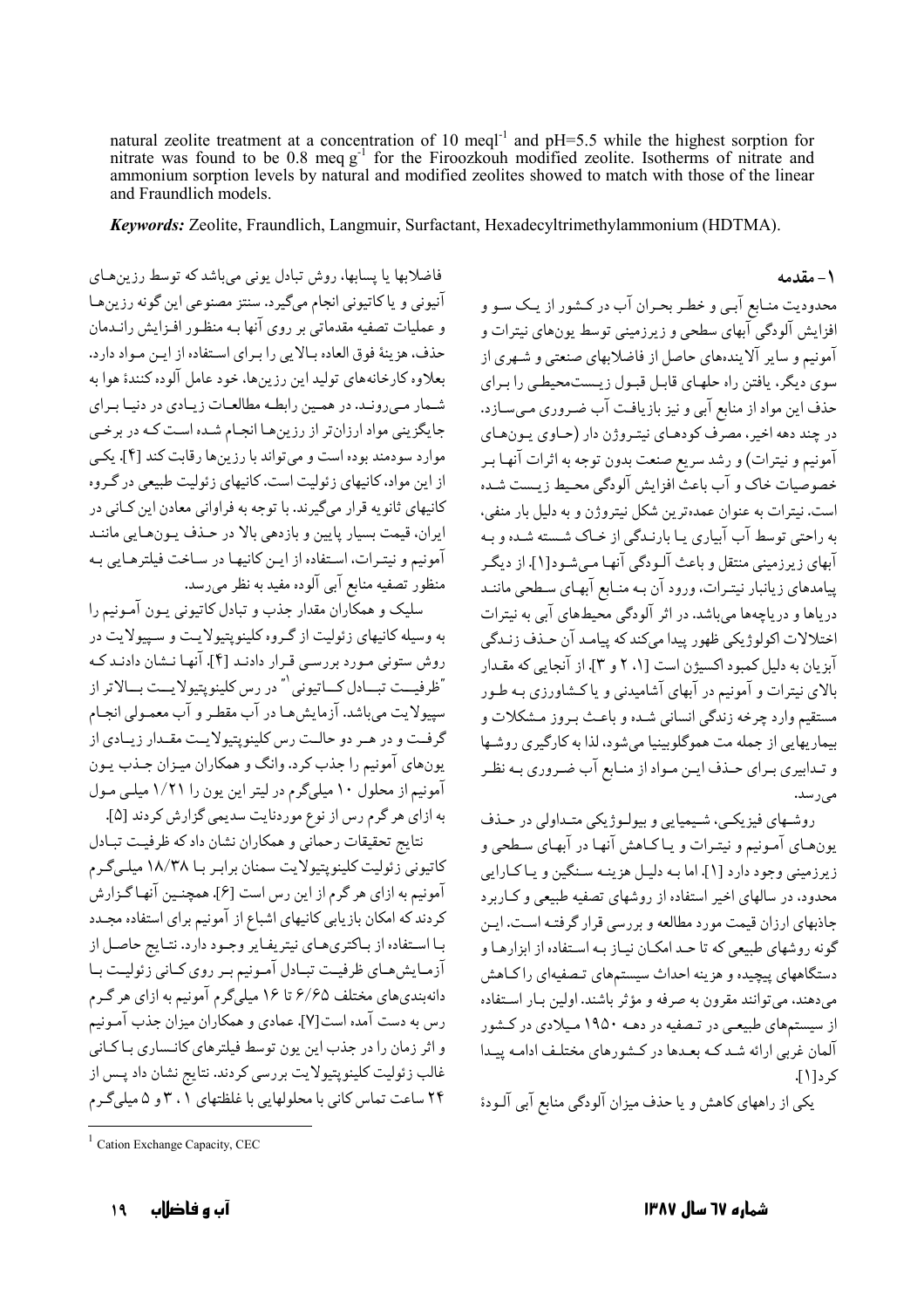در لیتر میزان جذب به ترتیب ۵۸/۸ درصد ، ۶۵/۴ درصد و ۸۰/۸ درصد بود [٨]. لي مقدار جذب و رها سازي نيتـرات را در كودهـاي ساخته شده از زئولیتهای اصلاح شده با سورفاکتانت مورد بررسی قرار داد [۹]. در این آزمایش ابتداً نمونههای زئولیـت بـا اسـتفاده از هگزا دسیل تری متیل آمونیم`اصلاح شدند. آزمایش هـای سـتونی نشان داد که مقـدار جـذب يـون نيتـرات در حالـت اصـلاح شـده بـا سورفاکتانت حدود ۴۰ درصد بیشتر از زئولیت طبیعی است. در حالی که فقط دو حجم منفذی<sup>۲</sup> از خروجی ستون گذشته بـود، مقـدار جذب بسیار زیاد بوده است. لبی و همکاران[۱۰] نشان دادنـد کـه برای جذب آنیونها نیاز است تا بار سطح زئولیتهـا بـه بـار مثبـت تغییـر یابـد و بـراي ايــن عمــل از ســورفاكتانتهــاي آلــي ماننــد یا تترا متیل آمونیم ٌ و یا ستیل پریـدیم ٔ اسـتفاده HDTMA – Br میشود [۱۰]. فقیهیان و همکاران با مطالعه جذب یونهای نیتریت و نیترات به وسیله زئولیت کرمان به این نتیجه رسیدند که استفاده از تركيبات تترا متيل آمونيم و تترا اتيل آمونيم باعث افـزايش جـذب این یونها توسط این کانی از آبهای آلـوده مـیگـردد [۱۱]. یکـی از دلایل کارایی کانیهای زئولیت در جـذب نمکهایی ماننـد نیتـرات آمونیم، محبوس شدن یونهای این نوع نمکهـا در منافـذ کـاني، ذکـر شده است [١٢].

هدف كلبي از تحقيـق حاضـر تعيـين تـوان فيلترهـاي كانـساري (زئولیتی) در حذف یونهای نیترات و آمـونیم از آبهـای زیرزمینـی بو د.

# ۲- مواد و روشها

۲-۱- نمونهبر داری و آمادهسازی زئولیتها

در این تحقیق از زئولیتهای معادن سـمنان و فیروزکـوه بـه عنـوان جاذبهای ارزان قیمت و پر بازده به منظور حذف نیترات و آمـونیم از آبهای زیرزمینی و محلولهـای آزمایـشگاهی اسـتفاده شـد. سـنگهای زئولیت پس از آسیاب شدن با غربالهای استاندارد در محدوده اندازه ۰/۱ تا ۰/۵ میلی متـر جداسـازی گردیـد. بـه منظـور جداسـازی ناخالصیهای محلول در آب، نمونههای زئولیت به مـدت ۲۴ سـاعت در آب دیونیزه در دمای نزدیک به جوش قرارداده شدند و سیس در داخل کوره در دمای ۱۰۰ درجه سانتیگراد خشک گردیدنـد. بـرای اطمینان از ثابت ماندن فـشار بخـار آب محـیط، نمونـههـا در طـول آزمایش در داخـل دسـیکاتور و بـر روی محلـول آب نمـک اشـباع نگهداری شد[۹، ۱۰ و ۱۳]. برای ساخت فیلترهـا از سیلک چـاپ

برای اصلاح خصوصیات جذبی رسها از سورفاکتانتهای آلبی استفاده شد. نمونههای رس ابتدا در مجاورت اسید هیـدروکلریک ۲ نرمال به مدت ۴ تا ۵ ساعت قرار گرفتند و سپس با آب مقطر شسته شده و در کوره خشک گردیدند. بعد از این مرحلـه، رسـها بـه نـسبت ۱:۳ با سورفاکتانت ٔ HDTMA مخلوط و بـه مـدت ۲۴ سـاعت در همزن با سرعت ١۵٠ دور در دقیقه و سیس بـه مـدت ٢٠ دقیقـه بـا سرعت ۵۰۰۰ دور در دقیقه سـانتریفوژ شـدند. پـس از سـانتریفوژ، محلول رویی دور ریخته شد و زئولیت اصـلاح شـده در دمـای ۴۰ درجه در داخل کوره خشک گرديـد [۳ و ۱۳]. در تمـام جاذبهـاي بـه کاربرده شده برای اینکه واکنشهای رسوب به حداقل ممکن برسـد و حداكثر مقدار جذب يونهـاي نيتـرات و آمـونيم مربـوط بـه فراينـد تبادل کـاتیونی باشـد. مـواد آلـی و آهـک انـدازهگیـری شـده و ایـن تركيبات از نمونهها حذف شدند[١٤].

۲-۲- تهیهٔ محلولهای آزمایشگاهی

برای تهیه محلولهای نیترات و آمـونیم از نمکهـای نیتـرات پتاسـیم و کلرید آمونیم و برای انجام آزمایش هـای پیمانـهای (حوضـچههـای ثابت) از غلظت اولیـه ۱۰ میلـی اکـی والان بـر لیتـر نمکهـای فـوق استفاده شد.

# ۲-۳- تهیهٔ هم دماهای جذب سطحی

برای این منظور محلولهای حیاوی غلظتهای ۰، ۱، ۲، ۳، ۴، ۵، ۱۰ ۰٫۴۰ ،۳۰ ،۳۰ و ۵۰ میلی اکبی والان بر لیتر به صورت تک یونی و دو یونی( به صورت همزمان از یونهای نیترات و آمونیم) با pH اولیه برابر ۵/۵ به کار برده شد. عمل تنظیم pH با کمک دستگاه pH متر سرى ٣٣١٠ شركت Jen Woy انجام گرفت. علت استفاده از pH برابر ۵/۵ این است کـه اکثـر فاضـلابهای صـنعتی کـه دارای منابع آلاینده نیترات و آمونیم هستند و یکـی از منـابع مهـم آلاینـده آبهای سطحی و زیرزمینمی بـه شـمار مـیرونـد، دارای ایـن pH میباشند. از اینرو در اکثر تحقیقات در این زمینه این pH لحاظ میشود. بعـد از تنظـیم pHهـای مـورد نظـر، ۱ گـرم از هـر یـک از جاذبها (زئوليت سمنان و فيروزكوه) به ١٠ ميليليتر محلـول افـزوده شد. این کار برای هر دو یون و در pH=۵/۵ با سه تکرار انجام گر فت.

سوسیانسیونهای آزمایشی با pH معین در بطریهای پلاستیکی در بسته، به مدت ۲۴ ساعت بـا سـرعت ۲۰۰ دور در دقیقـه توسـط دستگاه همزن دورانی مدل So1 ساخت ایران به هم زده شـد. سـیس ۲۰ دقیقه در سانتریفوژ با سرعت ۳۵۰۰ دور در دقیقـه رسـوب داده

Hexa Decyl Tri Methyl Ammonium (HDTMA)

 $2$  Pore Volume

 $3$  Tetramethylammonium (TMA<sup>+</sup>)

 $4$  Cethyl Pridium (CP<sup>+</sup>)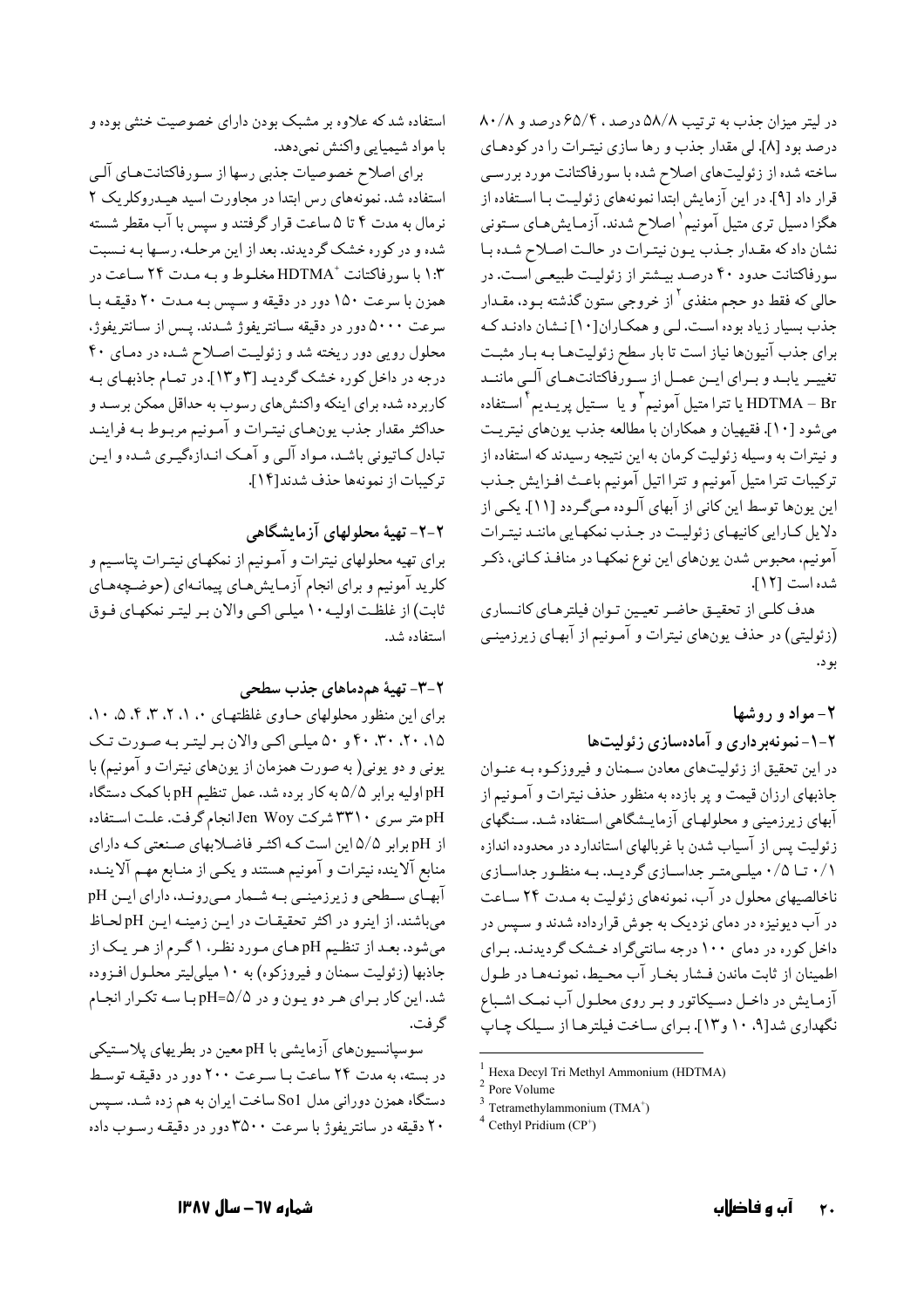شد و در نهایت با استفاده از کاغذ صـافی واتمـن ۴۲ صـاف شـد. در نهايت غلظت باقىمانده يونهـا در محلولهـا توسـط دسـتگاه ميكـرو كلدال ٰ قرائت گرديد و مقدار يون جذب شـده محاسـبه گرديـد. لازم به ذکر است در تهیهٔ غلظت صفر از آب مقطر استفاده شد. در نهایت هم‹ماهاي جذب سطحي يونهـاي كـاتيوني و يـونهـاي آنيـوني بـر روي مواد جاذب رسم شد و برازش مـدلهـاي جـذب لانگمـوير <sup>٢</sup> و فروندلیخ <sup>۳</sup> جهت تعریف هم۱ماها برای هر دو حالت تک عنـصری و تجمعي (مخلوط ٢ يـون بـه صـورت همزمـان) مـورد مطالعـه قـرار گ فت.

٢-۴- بر رسی اثر زمان تعادل

برای بررسی اثر زمان تماس جاذب با مـادهٔ جـذب شـونده، زمانهـای متفاوت همزدن ۰٫۵۰،۰/۵۰،۰/۵۰، ۰٫۱ ، ۹٫ ، ۱۶ و ۲۴ ساعت مورد آزمایش قرار گرفت. این آزمایش برای یونهای نیتـرات و آمـونیم در غلظت اولیه ۱۰ میلـی اکـی والان بـر لیتـر و pH=۵/۵ بـه طـور جداگانه برای زئولیتهای سمنان و فیروزکوه انجام شد. در طول انجام آزمایش ها دما ثابت و برابر ۱±۲۵ درجه سلسیوس (C°) تنظيم گرديد.

۲–۵–اندازهگیری درصد عناصر ۔<br>آنالیز نیمهٔ کمّی عناصر موجود در ساختار مواد جـاذب، بعـد از تهیـه قرص از نمونـههـاي پـودري زئوليـت سـمنان و فيروزكـوه خـام از دستگاه EDX-SEM مـدل فیلیـپس سـری XL30 در دانـشکده مـواد دانشگاه صنعتی اصفهان به منظور تعیمین مقدار عناصر موجـود در زئوليتها انجام شد.

۲-۶- اندازهگیری سطح ویژه

جهت تعیین خصوصیات جذبی نمونههای مورد آزمایش، سطح ویژه نمونههای خام و تیمار شده زئولیت سمنان و فیروزکـوه در هـر دو محدوده اندازه ذکر شده، با استفاده از گاز ازت در پژوهشگاه صـنعت نفت تهران اندازهگیری شد. در ایـن روش گـاز N2 سـطح زئولیـت و داخل منافذ را پر میکند و سطحی که برای ماده جاذب به دست

Micro Keljdal

 $3$  Fraundlich

| جدول ١- آناليز شيميايي كاني زئوليت سمنان                                                                                                                                         |  |  |  |  |  |  |  |  |  |                                                                        |
|----------------------------------------------------------------------------------------------------------------------------------------------------------------------------------|--|--|--|--|--|--|--|--|--|------------------------------------------------------------------------|
| $LOI^*$ P <sub>2</sub> O <sub>5</sub> K <sub>2</sub> O Na <sub>2</sub> O MgO CaO TiO <sub>2</sub> Fe <sub>2</sub> O <sub>3</sub> Al <sub>2</sub> O <sub>3</sub> SiO <sub>2</sub> |  |  |  |  |  |  |  |  |  | عنصر                                                                   |
|                                                                                                                                                                                  |  |  |  |  |  |  |  |  |  | $(Y/19 \t -17)$ (درصد) $(Y/5)$ ( درصد) کام (۲۳ - ۱۳۷ - ۱۳) (۲۰۱۳ - ۱۳) |

\* Loss in Ignition

می آید برابر با سطحی است کـه مـاده جـذب شـده بـه صـورت تـک لا یهای توان یوشش آن را داراست [۱و ۱۵].

۲-۷- نمونه برداری از آبهای زیرزمینی

از مجمـوع ١٧ نمونــه آب جمــع آوري شــده از اســتانهاي كرمــان و مرکزی (شهرستانهای رفسنجان و اراک)، چهار نمونـه کـه بـالاترين غلظت نيترات و آمونيم را داشتند انتخـاب شـد. نمونـههـا بـا اضـافه کردن محلولهای نیترات و آمونیم تا غلظت ۱۰ میلـی اکـی والان بـر لیتر غنی سازی شـد. سـپس سـینتیک و هـم‹مـای جـذب آمـونیم و نیترات برای هر نمونه به طور جداگانه بررسی گردید.

۲-۸-طرح آماری و نرم افزارهای مورد استفاده این طرح به صورت یک طرح کـاملاً تـصادفی بـا ۳ تکـرار صـورت گرفت. برای ارائه نتایج و آنالیز آماری دادهها، از نرم افـزار SPSS و برای رسم نمودارهـا از نـرم افـزار Excel اسـتفاده شـد. مقايـسه میانگینها با آزمون دانکن و در سطح ۵ درصد انجام گرفت.

۳-نتايج و بحث ۰-۳- خصوصیات زئولیتهای سمنان و فیروزکـوه بـه عنـوان مواد جاذب در ایسن تحقیسق از دو کسانی زئولیست کسه در گسروه کانیهسای کلینویتیلولایت قرار دارند، استفاده شد. جدولهای ۱ و ۲ بـه ترتیب

نتایج آنالیز شیمیایی زئولیتهای سمنان و فیروز کـوه را نـشان میدهند. همچنین در جدولهای ۳ و ۴ به ترتیب میزان ظرفیت تبادل کاتیونی و سطح ویژه در کانیهای زئولیت سـمنان و فیروزکـوه ارائـه شده است. وزن مخصوص كانيها با بـه كـارگيري پيكنـومتر معمـولي برابر ۲/۲۶گرم بر سانتیمتر مکعب بـه دسـت آمـد. درصـد آهـک برای زئولیتهای فیروزکوه و سمنان به ترتیب ۳/۱ و ۶/۵ محاسبه گردید. مواد آلی قابل انـدازهگیـري در زئولیـتهـاي مـورد مطالعـه مشاهده نشد. ظرفیت تبادل آنیونی یا AEC برای زئولیت سـمنان و فیروزکوه به ترتیب ۹ و ۸/۴ میلی اکسی والان در ۱۰۰ گرم کانی اندازهگیری شد و مقادیر ظرفیت تبادل کاتیونی خـارجی یـا ECEC برای این کانیها به ترتیب ۱۹۸ و ۱۶۰ میلی اکی والان بر کیلوگرم و pH عصاره اشباع به ترتیب ۷/۸ و ۸/۱ به دست آمد.

<sup>&</sup>lt;sup>2</sup> Langmuir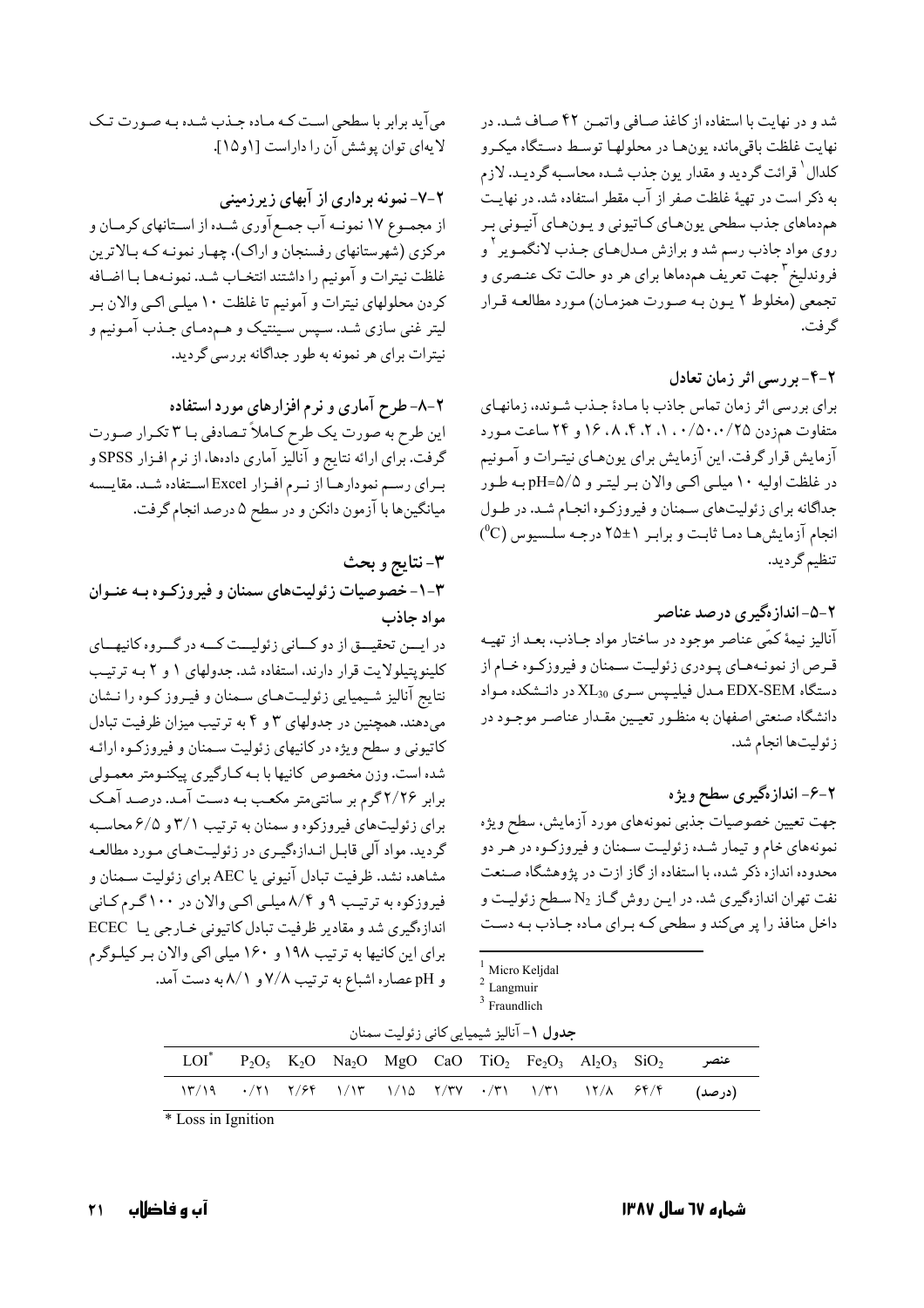|                  | جدول ۲-آنالیز شیمیایی کانی زئولیت فیروزکوه |  |  |  |  |                                                                             |  |  |  |  |
|------------------|--------------------------------------------|--|--|--|--|-----------------------------------------------------------------------------|--|--|--|--|
|                  |                                            |  |  |  |  | $LOI^*$ $K_2O$ $Na_2O$ $MgO$ $CaO$ $TiO_2$ $Fe_2O_3$ $Al_2O_3$ $SiO_2$ عنصر |  |  |  |  |
|                  |                                            |  |  |  |  | $\frac{17}{51}$ (درصد) ۱۳/۴۷ /۴۸ /۱۹ /۱۶ /۴۷ /۴۲ /۵۸ /۱/۷۱ /۷/۲۴ (درصد)     |  |  |  |  |
| Loss in Lanitian |                                            |  |  |  |  |                                                                             |  |  |  |  |

\* Loss in Ignition

نسبت به نتايج اين تحقيق به نـوع سـورفكتانت و انـدازه آن مربـوط شود. معمولاً هرچه انـدازه مولكـول سـورفكتانت كوچـكتـر باشـد. جذب به دلیل چگالی بار بیشتر، افزایش می یابد. گزارش شده که تترا متیل اتر که اندازه کوچک تری نسبت به تترا اتیل اتر دارد، توانایی جذب نیترات بالاتری را نیز داراست [۱۱]. با توجه به ترکیب شیمیایی و ظرفیت تبادل کاتیونی نزدیک بـه هـم در هـر دو نوع کاني زئوليت، نتايج مربوط به سرعت جذب براي دو نـوع کـاني مذکور در حالت معمولی (طبیعی) برای یون نیترات یکسان بـوده و تفاوت معنىدار نداشت. در حالي كـه مقـدار جـذب يـون آمـونيم در زئولیت طبیعی سمنان بیشتر از زئولیت طبیعی فیروزکوه بود. زمـان تعادل مربوط به يون نيترات در زئوليت طبيعي فيروزكـوه و سـمنان ۸ ساعت محاسبه گردید و در بقیه آزمـایش هـا زمـان مناسـب بـرای رسیدن به حد تعادل ۲۴ ساعت به دست آمد.



**شکل ۱**-سینتیک جذب یونهای نیترات و آمونیم، زئولیت سمنان طبيعي (SNZ) و اصلاح شده با سورفاكتانت (SMZ)

۳-۲-۲-اثر نوع جاذب

قدرت جذب زئوليتها براي يـون نيتـرات در آزمـايش زئوليـت اصلاح شده فیروزکوه برابر با ۰/۸ میلی اکی والان بر گرم و میزان جذب برای یون آمونیم در آزمایش زئولیت سمنان برابر با ۹۶/۰ ميلي اكي والان بر گرم و بالاترين مقدار بود (جدول ۵).

بديهي است ظرفيت كلي تعويض يونها تـابعي از نـسبت SiO2 به Al2O3 میباشد. تبادل یونها در زئولیتها ناشمی از قطبمی بودن ساختمان و حفرات ذرات بوده است. احتمالاً درصد بالاتر مقدار Al جدول ۳- سطح ویژه و CEC در تیمارهای خام، اسیدی و بازی نمونه

| ر بو لیب سمنان |                                       |        |                               |  |  |  |  |  |
|----------------|---------------------------------------|--------|-------------------------------|--|--|--|--|--|
| سطح            | <b>CEC</b>                            | شرايط  | اندازه                        |  |  |  |  |  |
| $(m^2/g)$ ويژه | $(C \text{ mole}(+) \text{ kg}^{-1})$ | آزمايش | (میلیمتر)                     |  |  |  |  |  |
| ۱۴             | 771/0                                 | طبيعي  |                               |  |  |  |  |  |
| ٢٠             | ۱۹۳                                   | اسيدى  | $\cdot$ /\ $ \cdot$ / $\circ$ |  |  |  |  |  |
| ۳۱             | <b>YAY</b>                            | بازى   |                               |  |  |  |  |  |
| ۴              | 217/F                                 | طبيعي  |                               |  |  |  |  |  |
| ۲۳             | ۱۷۳/۹                                 | اسيدى  | $\cdot$ /0-1/ $\cdot$         |  |  |  |  |  |
| ۱۱             | ۲۱۷/۴                                 | بازى   |                               |  |  |  |  |  |

جدول ۴- سطح ویژه و CEC در تیمارهای خام، اسیدی و بازی نمونه زئولیت فیروزکوه

|                                    | <b>CEC</b>                            | شرايط  | اندازه                               |  |
|------------------------------------|---------------------------------------|--------|--------------------------------------|--|
| $(\,m^2\!/g)\mathfrak{o}$ سطح ویژه | $(C \text{ mole}(+) \text{ kg}^{-1})$ | آزمايش | (میلی متر)                           |  |
| ۱۴                                 | ١٨٧                                   | طبيعي  |                                      |  |
| ۴۹                                 | 187/4                                 | اسيدى  | $\cdot / \setminus - \cdot / \Delta$ |  |
| ۲۷                                 | ۲۲۶                                   | بازى   |                                      |  |
| ٧                                  | 187/8                                 | طبيعي  |                                      |  |
| ۴۲                                 | $YY/\lambda$                          | اسيدى  | $\cdot$ / $\circ$ - \ / $\cdot$      |  |
| ۱۴                                 | ۲۰۰                                   | بازي   |                                      |  |
|                                    |                                       |        |                                      |  |

۴-۲- آزمایش های جذب پیمانهای (حوضچههای ثابت) ٣-٢-١-اثر زمان تعادل نتایج نشان داد که سینتیک جذب برای هر دو کانی روند مشابه دارد (شکل ۱). همچنین با افزایش زمان تماس جاذب با محلول بـه دلیـل امكان تماس بيشتر يونها با سطح جـاذب، مقـدار جـذب افـزايش

يافت. بيشترين مقدار جذب براي يون نيتـرات در زئوليـت اصـلاح شده فیروزکوه در زمان ۲۴ ساعت و بیشترین مقدار جـذب بـرای يون آمونيم در زئوليت طبيعي فيروزكـوه در زمـان ۱۶ سـاعت بـه دست آمد. فقیهیان و همکاران بیشترین میـزان جـذب پـون نیتـرات اصلاح شده با تترا متیل آمـونیم را در محلـول ۱۰ میلـی اکـی والان بر لیتر، ۱۶ ساعت پس از شروع آزمایش بـه دسـت آوردنـد [۱۱]. شايد يكي از دلايل كمتر بودن زمان حداكثر جـذب در تحقيـق آنهـا

شماره ٦٧ – سال ١٣٨٧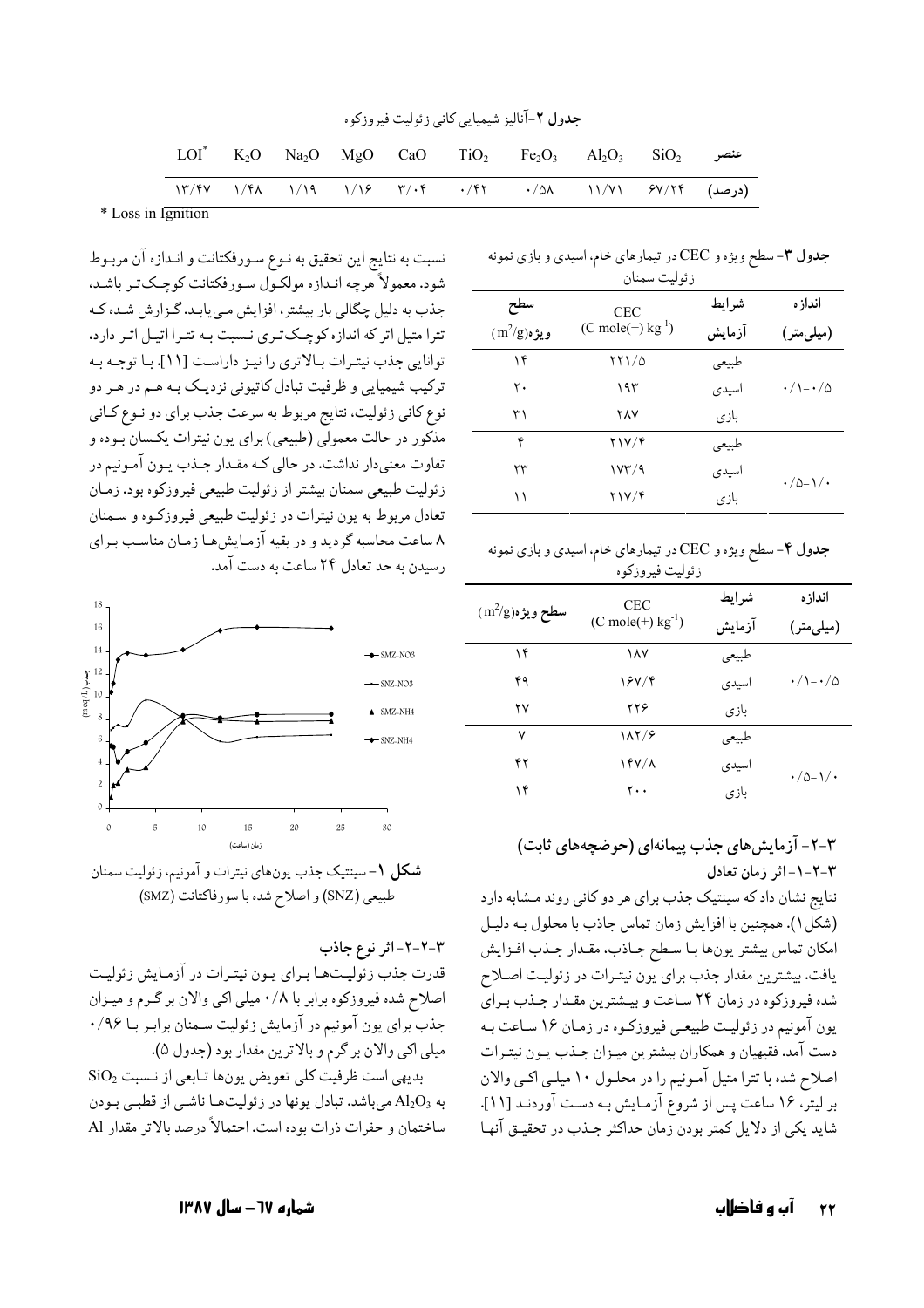**جدول ۵**- مقايـسه مقـدار جـذب يـونهـاي نيتـرات و آمـونيم بـر روي  $\cdot$  meq L<sup>-1</sup> باذبهای مختلف بر حسب meq g<sup>-1</sup> در pH=۵/۵ و غلظت  $\cdot$ neq L

| آمونيم              | نيترات                  | شرايط آزمايش | جاذب            |
|---------------------|-------------------------|--------------|-----------------|
| $a \cdot / 9$       | $d\cdot$ / $\epsilon$ . | طبيعي        |                 |
| $b\cdot$ /۸۵        | $c\cdot$ /۶۵            | اصلاحی       | زئوليت سمنان    |
| $c \cdot / \lambda$ | $b\cdot$ /۶۸            | طبيعي        |                 |
| $d\cdot$ /۶.        | $a \cdot / \lambda$ .   | اصلاحي       | زئوليت فيروزكوه |

.<br>( اعدادي كه در هر ستون با حروف مشابه نـشان داده شـدهانـد در سـطح ۵ درصـد فاقـد تفاوت معنى دار هستند)

در زئولیت سمنان که ناشی از جایگزینی همشکلی A1 به جـای Si در زئوليت سمنان است، ميزان جذب يون آمـونيم را توسـط ايـن كـاني افزایش داده است؛ چراکه این جایگزینی همشکلی، باعث بـه وجـود آمدن ساختاري بـا بـار منفـي بيـشتر در زئوليـت سـمنان نـسبت بـه زئولیت فیروزکوه میگردد. رفتار جذب در کانی زئولیت بـر اسـاس تئوري اسيد و باز لوئيس در ساختارهاي منافذ ريز بيان مي شـود. بـه اين صورت كه اتم اكسيژن در گونهٔ Si-O-Al هم در ساختار اوليـه و هم در ساختار شبکهای کانی زئولیت به علت وجود بار منفی، محلـی برای جذب به شمار میرود، پس علاوه بر نسبت پایینتر سیلیس به آلومینیم به عنوان عامل ایجاد بار منفی، اکسیژن موجـود در سـاختار شبکهای هم به عنوان پذیرنده پروتون عاملی بـرای جـذب بـه شـمار میرود، که این اکسیژن به عنوان قلیاییت اکسیژنی <sup>۱</sup> نامیده میشـود. در منابع مختلف مكانيـسمهـاي جـذب كـاتيونهـا توسـط زئوليـت معمولاً به صورت ایجاد کمیلکس، رسوب و پراکنش شبکهای بیـان شده است، که تنها مکانیسم پراکنش شبکهای قادر بـه تبـادل پـونهـا میباشد. لذا در این تحقیق برای به حداقل رساندن میـزان کمـپلکس و رسوب، عوامل مزاحم چون آهک و مواد آلبی حذف شدند، هر چند که مقدار مادهٔ آلی قابل اندازهگیری در نمونـههـای زئولیـت مـشاهده نگ دىد.

بررسی سینتیک جذب یونهای نیترات و آمونیم با به کار گیری زئولیتهای طبیعی و اصلاح شده با سورفکتانت نشان داد که بیشترین مقدار جذب یون نیترات مربوط بـه زئولیـت اصـلاح شـده میباشد؛ در حالی که بیشترین میزان جذب یون آمونیم در زئولیت طبیعی دیده میشود( شکل ۱). یکسی از دلایل مهم ایـن امـر تغییـر خصوصیات بار سطحی کانی توسط سورفکتانت HDTMAکه یک

سورفکتانت کاتیونی است میباشد. با تغییر بار سطحی کـانی جـذب نیترات در بالاترین حد به بیش از دو برابر افزایش یافته و به حـدود ۱۶ میلی اکی والان بر لیتر و یا ۰/۱۶ میلی اکبی والان بر گرم زئولیت رسیده است. این موضوع تأثیر مثبت این سورفکتانت را در افزایش میزان جذب نیتـرات توسـط کـاني زئوليـت تأييـد مـيكنـد. مطالعـات فقيهيـان و همكـاران نـشان داده كـه اصـلاح زئوليـت بـا سورفکتانت تترا متيـل آمـونيم منجـر بـه افـزايش جـذب نيتـرات از ۰/۰۱ به ۰/۰۴ میلی اکبی والان بر گرم زئولیت میگردد [۱۱].

شعاع اتمي يونها و انرژي آبپوشي آنها يکـي از دلايـل مهـم در جذب کاتیونها به وسیله زئولیتها میباشد. یون آمونیم بـه راحتـی آب هیدراته خود را از دست داده و وارد کانـالهـا و سـطوح داخلـي زئوليتي شود. در مجموع جذب يـونهـاي نيتـرات و آمـونيم توسـط کانیهای زئولیت زیاد بوده که با توجه بـه سـاختار ویـژهٔ فـضایی ایـن كاني از دلايل آن ميتوان CEC بالا در اين كاني، سطح ويژهٔ بالاي کانی و ایفای نقش زئولیت به عنوان یک لیگانـد تـک دندانـهای یـا چند دندانهای بزرگ حلقه را برشمرد.

#### ۳-۳- هم دماهای جذب

٣-٣-١- هم دماهای جذب نیترات

آزمایش هم دماهـای جـذب یـون نیتـرات بـرای زئولیـت سـمنان و فیروزکوه در دو حالت زئولیتهای طبیعی و زئولیتهای اصلاح شـده بررسـي گرديـد. دادههـا بـراي همـه آزمـايش١هـا بـا اسـتفاده از مدلهای لانگمویر، فرونـدلیخ و خطـي بـرازش داده شـدند. نتـايج همدماهای جذب در زئولیتهای طبیعی سـمنان و فیروزکـوه نتـایج مشابهی را نشان داد. در هـر دو نـوع كـاني بـالاترين ضـريب تبيـين مربوط به مدل خطي بود (0.89-0.86 k<sup>2</sup>=). در نمونههـاي زئوليـت اصلاح شده نیز برای یون نیترات در هر دو کـانی بـالاترین ضـریب تبیین مربوط به مـدل خطـي بـود(0.96-0.92 k<sup>2</sup>). در هـم‹ماهـاي یونهای نیترات در تیمار زئولیت طبیعی سمنان علاوه بر مدل خطي، مدل فروندليخ نيز ضريب تبيين بـالايي داشـت (R2=0.85). در همه آزمایش،ا با افـزایش غلظـت یـون نیتـرات میـزان جـذب افزایش یافت. نتایج برازش مدلهای مذکور با میزان جذب نیتـرات در حالـت جـذب همزمـان، بـراي زئوليـتهـاي طبيعـي سـمنان و فیروزکوه نیز نشان دادکه بالاترین ضـریب تبیـین مربـوط بـه مـدل  $\mathsf{R}^2 = 0.88$  (شکل) +). خطی و برابر با R $^2 = 0.88$  میباشد

#### ۳-۳-۲- هم دماهای جذب آمونیم

آزمایش هـم‹ماهـای جـذب یـون آمـونیم بـرای زئولیـت سـمنان و فیروزکوه در دو حالت زئولیتهای طبیعی و زئولیـتهـای اصـلاح شـده بررسـي گرديـد. دادههـا بـراي همـه آزمـايش هـا بـا اسـتفاده از

 $1$  Oxygen Alkalinity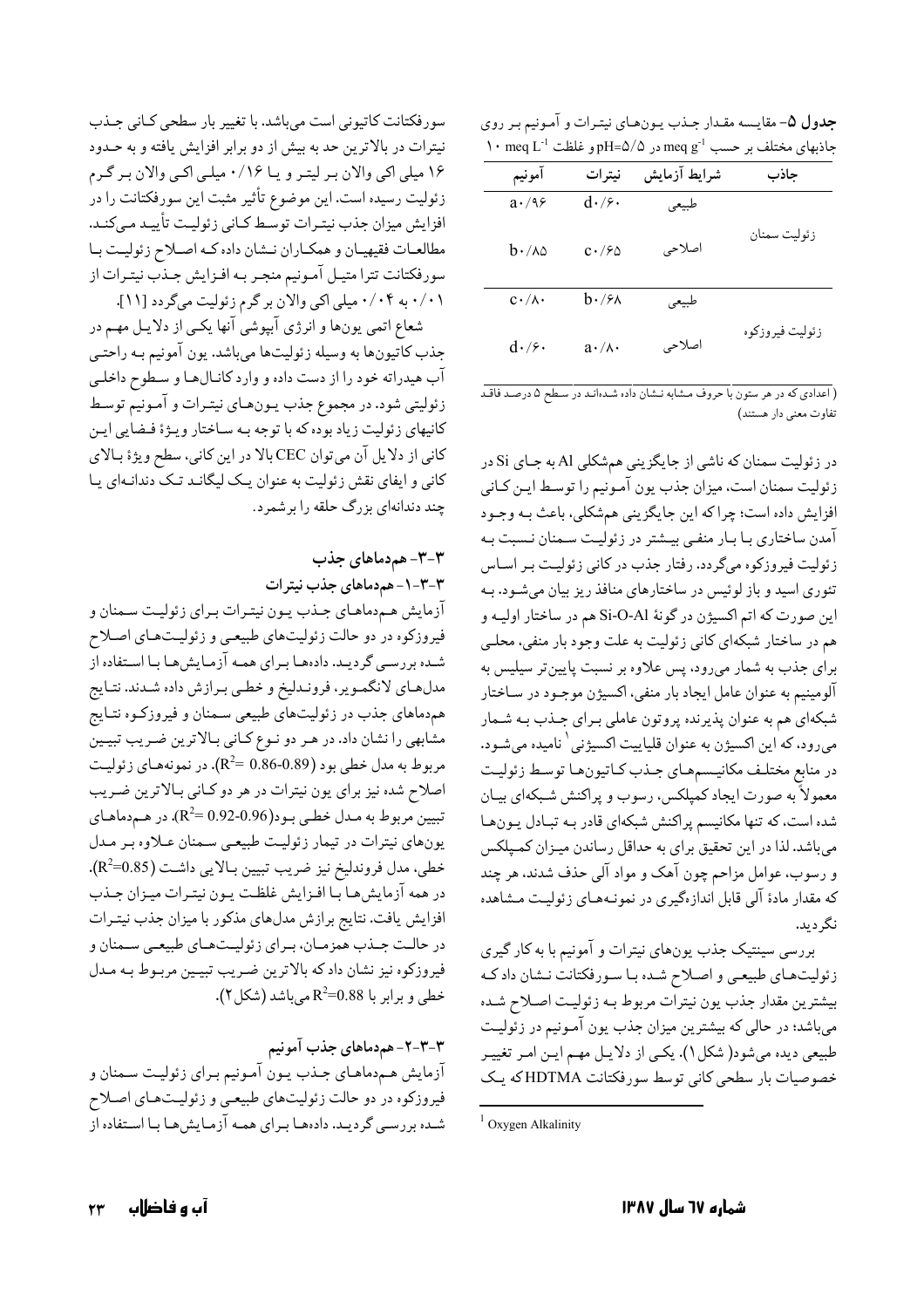مدلهای لانگمویر، فروندلیخ و خطبی برازش داده شدند. نتایج همدماهای جذب در زئولیتهای طبیعی سمنان و فیروزکـوه نتـایج مشابهی را نشان داد. در هر دو نوع کانی مدل خطی بالاترین ضریب تبيسين را نمشان داد (0.92)-0.84  $\mathbb{R}^2$ . در نمونسههمای زئوليمت اصلاح شده نیز برای یون آمونیم در هر دو نـوع کـانی بـه کـار رفتـه بالاترين ضريب تبيين مربوط بـه مـدل خطـي بـود (R2= 0.89). در همدماهای یـونهـای آمـونیم در آزمـایش زئولیـت طبیعـی سـمنان علاوه بر مدل خطي، مدل فروندليخ نيز ضريب تبيين بـسيار بـالايي داشت (R2= 0.81). در همـه آزمـايش،هـا بـا افـزايش غلظـت يـون آمونیم میزان جذب افزایش یافت. نتایج برازش مدلهای مذکور بـا میزان جذب آمونیم در حالت جـذب همزمـان، بـراي زئوليـتهـاي طبیعی سمنان و فیروزکوه نیز نشان داد که بالاترین ضریب تبیمین مربوط به مدل خطي و برابر با R2=0.84 بوده است (شكل ٣).



# ۴-۳- تعیین سینتیک و هـم‹مـای جـذب پـونهـای نیتـرات، آمونیم در نمونه آبهای زیرزمینی

۴-۴-۱-سینتیک جذب یونهای نیترات و آمونیم

در نمودارهای سینتیک جذب مربوط به یون نیترات مشاهده گردیـد كه با افزايش زمان تماس فيلترها با محلول مقدار جذب يون نيترات به وسیله فیلترهای زئولیت از ۸/۵ به ۵/۲ میلی اکبی والان در لیتـر کاهش یافته است (شکل ۴). با توجه به این که غلظت اولیه ۱۰ میلی اکی والان در لیتر بوده، این مقدار قابل توجه است. شاید بتوان حضور آنیونهایی مانند کلر، سولفاتها و بیکربنـات و اثـر رقـابتی موجود بين اين آنيونها با يون نيترات در جذب را از دلايل اين امر ذکر کرد (جدول ۶). در نمودارهای سینتیک جذب مربـوط بـه یـون آمونیم در همه نمونهها با افزایش زمان تماس فیلترهـای زئـولیتی بـا محلول، مقـدار جـذب از ٣ بـه بـيش از ۶ ميلـي اكـي والان در ليتـر افزایش یافته است (شکل ۴) که این موضوع بیانگر افزایش ۳۰ درصدی جذب از محلول اولیه است. این امر به خوبی قدرت بـالای زئوليتها در جذب يونهاي آمونيم و انتخاب پذيري بـالاي آنهـا را نشان مي دهد. اين قدرت آن چنان زياد بو ده كه وجـود كـاتيو ن&ـايي مانند سديم، منيزيم و ياكلسيم نتوانسته است روى جـذب آمـونيم توسط زئولیتها تـأثیر معنـی‹اری بگـذارد. سـینتیک جـذب بـرای یونهای نیترات و آمونیم در نمونههای زئولیت سـمنان و فیروزکـوه با یکدیگر مشابه بود.

۴-۴-۲- هم دماهای جذب یون نیترات و آمونیم

آزمون همدماهای جذب نشان داد که یون نیترات در نمونههـای آب از مـدل خطـي و يـون آمـونيم از مـدل فرونـدليخ پيـروي مـيكنـد (شکلهای ۵ و ۶). موارد مذکور نشان دهنده بالا بودن قـدرت جـذب يونهاي نيترات و آمونيم توسط فيلترهاي زئوليتي مي باشد. حتى بـا افزایش غلظت، میزان جذب افزایش یافته است. بایـد بـه ایـن نکتـه توجه داشت كـه در مـدلهـاي فرونـدليخ و خطـى بـرخلاف مـدل



آب و فاضلاب

شماره ٦٧ – سال ١٣٨٧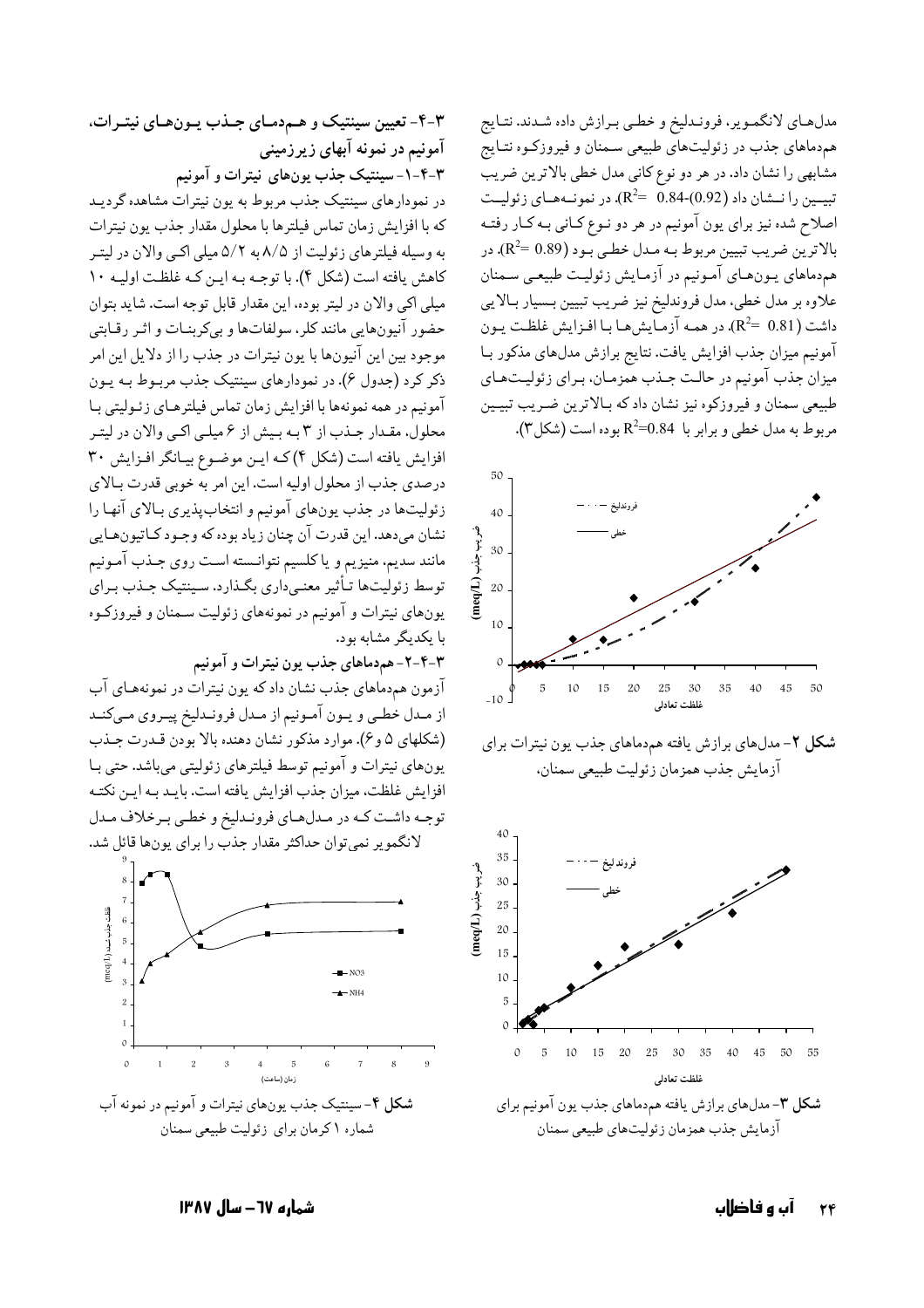| $SO_4^2$       | Cl<br>(ppm)  | HCO <sub>3</sub><br>(ppm) | CO <sub>3</sub> <sup>2</sup><br>(ppm) | Na<br>(ppm)         | Mg<br>(ppm)      | Ca<br>(ppm)      | <b>SAR</b>        | pH               | $\operatorname{EC}$<br>$(dsm^{-1})$   | ويژگيها<br>یت نمونه بر دارئ                                                                                                         |
|----------------|--------------|---------------------------|---------------------------------------|---------------------|------------------|------------------|-------------------|------------------|---------------------------------------|-------------------------------------------------------------------------------------------------------------------------------------|
| $\tau\tau\tau$ | <b>IVY</b>   | ⋏                         | $\bullet$                             | 105                 | ۵۹               | ۴۳               | $Y\Delta/\lambda$ | 9/7              | $\mathsf{r}\cdot$                     | $\mathsf{r}_1^\circ$ $\mathsf{r}_\mathsf{V/N}$ .<br>N<br>$\omega^{\circ}$ $\gamma$ / $\gamma\lambda'$<br>E                          |
| ۱۳۸            | 117/5        | ١.                        | $\bullet$                             | ۹۲                  | ۴۶               | $\mathfrak{r}$ . | ۱۴                | Y/Y              | $\gamma/\lambda$                      | $N$ $\uparrow\uparrow^{\circ}$ $\Delta\uparrow/\circ\uparrow\uparrow'$<br>$\omega^{\circ}$ $\tau \wedge \gamma \wedge \gamma'$<br>E |
| ۷۸             | 46/10        | $\mathcal{L}$             | $\bullet$                             | ۶۴                  | ٣٢               | ۳۸               | ۴                 | $Y/\mathfrak{f}$ | $\langle \uparrow \uparrow / \rangle$ | $\mathsf{r}\mathsf{r}^\circ$<br>T1/Y19'<br>N<br>$f \wedge^{\circ}$ $\Delta V / I f V'$<br>E                                         |
| $\bullet$      | $Y/\sqrt{2}$ | $f/\Delta$                | $\bullet$                             | $Y\frac{1}{\Delta}$ | $\mathfrak{r}$ . | ۴۱               | $11/\lambda$      | $Y/\Upsilon$     | 18/7                                  | $rr^{\circ}$<br>T1/F10'<br>N<br>$FA^{\circ}$<br>$\Delta V/\gamma \gamma'$<br>E                                                      |

جدول ۶- آنالیز نمونههای آب انتخاب شده برای انجام آزمایش های سینتیک و ایزوترم جذب



شکل ۵- مدلهای برازش یافته همدماهای جذب یون نیترات در نمونه آب شماره ۱ کرمان برای زئولیت طبیعی سمنان

۴-نتيجه گيري با توجه به خشکی مفرط و عدم توزیـع مکـانی و زمـانی بارنـدگی در کشور، حفظ و نگهداری منابع آب ضروری است. یکـی از راههـای مقرون به صرفه و استفاده بهینّه از منابع آب، تـصفیه آبهـای مـصرف شده میباشد. وجود منابع کافی مواد کانـساري و بـه ويـژه کانيهـاي زئولیت بـرای جلـوگیری از ورود آلاینـدهعـایی همچـون نیتـرات و آمونیم به آبهای سطحی و زیرزمینی و همچنین تصفیه این آلایندهها در محیطهای آبی، راه حلبی کـاربردی و ارزان قیمـت اسـت. نتـایج این تحقیق نشان داد که می توان از فیلترهای کانساری (زئولیتها)



آب شماره ۱ کرمان برای زئولیت طبیعی سمنان

بـه صـورت عملـي در حـذف آنيـون نيتـرات و كـاتيون آمـونيم از محیطهای آبی با راندمان بالای جـذب اسـتفاده کـرد. بـرای حـذف آنيمون همايي مثمل نيتمرات، اصلاح ايمن كانيهما بما استفاده از سورفكتانتها ضروري است.

#### ۵– قدر دانی

این تحقیق با حمایت مالی سازمان مدیریت منـابع آب ایـران انجـام گرفته که بدين وسيله تشکر و قدرداني مي شود.

۶- مراجع ۱– انصاری، آ. (۱۳۸۲). "حذف عناصر سنگین از محلولهای آبی توسط کانیهای زئولیت طبیعی ایران." پایان نامه کارشناسی ارشـد ، دانشگاه صنعتی اصفهان.